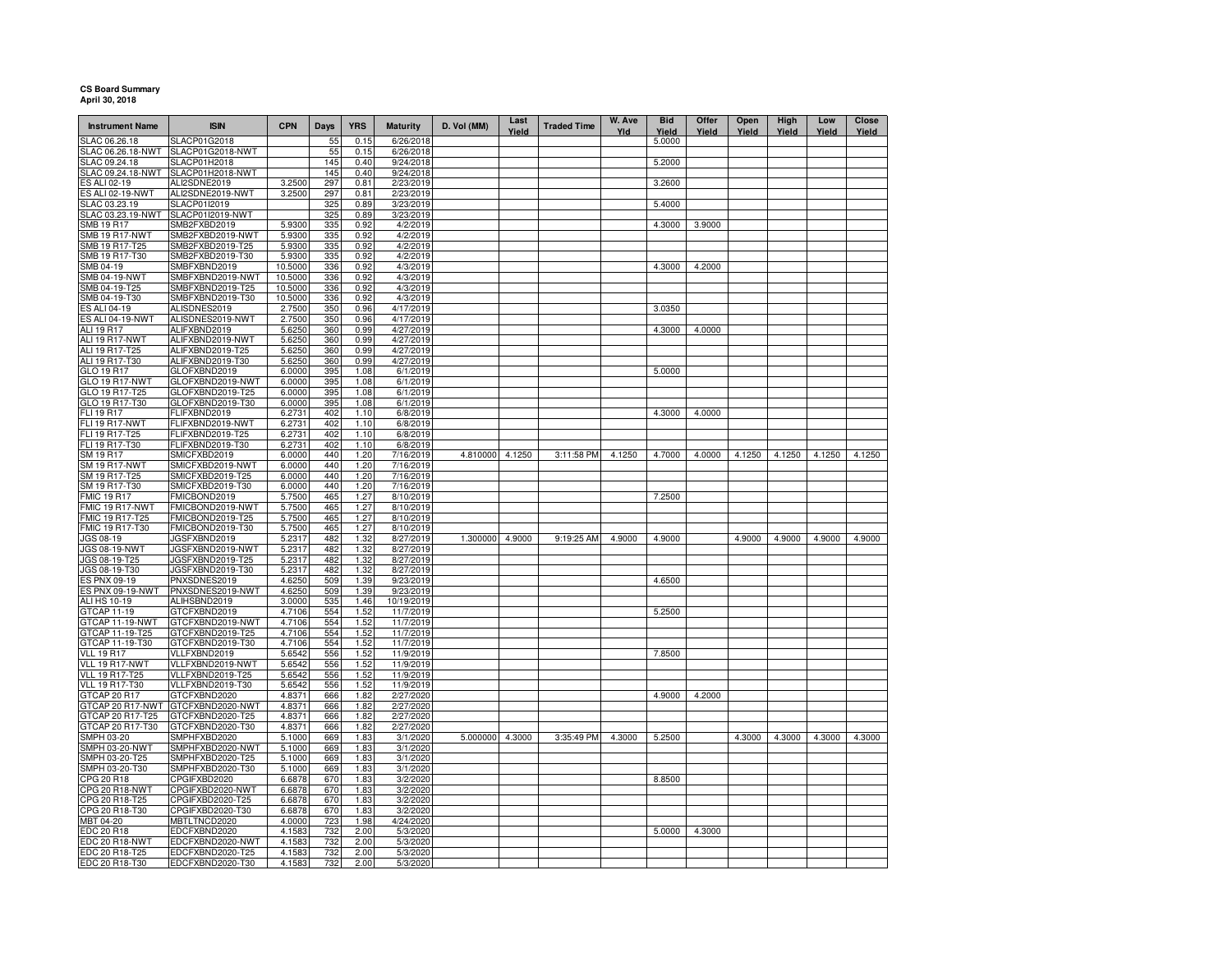| <b>Instrument Name</b>                    | <b>ISIN</b>                          | <b>CPN</b>       | Days         | <b>YRS</b>   | <b>Maturity</b>          | D. Vol (MM)     | Last<br>Yield | <b>Traded Time</b> | W. Ave<br>Yld | <b>Bid</b><br>Yield | Offer<br>Yield | Open<br>Yield | High<br>Yield | Low<br>Yield | Close<br>Yield |
|-------------------------------------------|--------------------------------------|------------------|--------------|--------------|--------------------------|-----------------|---------------|--------------------|---------------|---------------------|----------------|---------------|---------------|--------------|----------------|
| PNB 06-20                                 | PNBLTNCD2020                         | 4.1250           | 772          | 2.11         | 6/12/2020                |                 |               |                    |               |                     |                |               |               |              |                |
| RCB 06-20                                 | RCBLTNCD2020                         | 4.1250           | 779          | 2.13         | 6/19/2020                |                 |               |                    |               |                     |                |               |               |              |                |
| GLO 20 R18                                | GLOFXBND2020                         | 4.8875           | 807          | 2.21         | 7/17/2020                |                 |               |                    |               | 5.0000              | 4.3000         |               |               |              |                |
| GLO 20 R18-NWT                            | GLOFXBND2020-NWT                     | 4.8875<br>4.8875 | 807<br>807   | 2.21         | 7/17/2020<br>7/17/2020   |                 |               |                    |               |                     |                |               |               |              |                |
| GLO 20 R18-T25<br>GLO 20 R18-T30          | GLOFXBND2020-T25<br>GLOFXBND2020-T30 | 4.8875           | 807          | 2.21<br>2.21 | 7/17/2020                |                 |               |                    |               |                     |                |               |               |              |                |
| <b>SLTC 20 R18</b>                        | SLTCFXBD2020                         | 4.9925           | 843          | 2.31         | 8/22/2020                | 23.000000       | 4.9750        | 4:07:10 PM         | 4.9750        | 8.4500              |                | 4.9750        | 4.9750        | 4.9750       | 4.9750         |
| SLTC 20 R18-NWT                           | SLTCFXBD2020-NWT                     | 4.9925           | 843          | 2.31         | 8/22/2020                |                 |               |                    |               |                     |                |               |               |              |                |
| SLTC 20 R18-T25                           | SLTCFXBD2020-T25                     | 4.9925           | 843          | 2.31         | 8/22/2020                |                 |               |                    |               |                     |                |               |               |              |                |
| SLTC 20 R18-T30                           | SLTCFXBD2020-T30                     | 4.9925           | 843          | 2.31         | 8/22/2020                |                 |               |                    |               |                     |                |               |               |              |                |
| <b>BDO 10-20</b>                          | BDO2LTNC2020                         | 3.7500           | 888          | 2.43         | 10/6/2020                |                 |               |                    |               | 7.7500              |                |               |               |              |                |
| ALI 20 R19                                | ALIFXBND2020                         | 4.6250           | 892          | 2.44         | 10/10/2020               |                 |               |                    |               | 5.1750              | 4.4000         |               |               |              |                |
| ALI 20 R19-NWT                            | ALIFXBND2020-NWT                     | 4.6250           | 892          | 2.44         | 10/10/2020               |                 |               |                    |               |                     |                |               |               |              |                |
| ALI 20 R19-T25<br>ALI 20 R19-T30          | ALIFXBND2020-T25<br>ALIFXBND2020-T30 | 4.6250<br>4.6250 | 892<br>892   | 2.44<br>2.44 | 10/10/2020<br>10/10/2020 |                 |               |                    |               |                     |                |               |               |              |                |
| <b>HOUSE 10-20</b>                        | HOUSEFBD2020                         | 6.2080           | 898          | 2.46         | 10/16/2020               | 5.000000        | 6.0000        | 4:02:18 PM         | 6.0000        | 5.1500              | 5.1000         | 6.0000        | 6.0000        | 6.0000       | 6.0000         |
| HOUSE 10-20-NWT                           | HOUSEFBD2020-NWT                     | 6.2080           | 898          | 2.46         | 10/16/2020               |                 |               |                    |               |                     |                |               |               |              |                |
| <b>HOUSE 10-20-T25</b>                    | HOUSEFBD2020-T25                     | 6.2080           | 898          | 2.46         | 10/16/2020               |                 |               |                    |               |                     |                |               |               |              |                |
| HOUSE 10-20-T30                           | HOUSEFBD2020-T30                     | 6.2080           | 898          | 2.46         | 10/16/2020               |                 |               |                    |               |                     |                |               |               |              |                |
| AEV 11-20                                 | AEV2FXBD2020                         | 4.4722           | 919          | 2.52         | 11/6/2020                |                 |               |                    |               | 5.2000              | 4.6000         |               |               |              |                |
| <b>AEV 11-20-NWT</b>                      | AEV2FXBD2020-NWT                     | 4.4722           | 919          | 2.52         | 11/6/2020                |                 |               |                    |               |                     |                |               |               |              |                |
| AEV 11-20-T25                             | AEV2FXBD2020-T25                     | 4.4722           | 919          | 2.52         | 11/6/2020                |                 |               |                    |               |                     |                |               |               |              |                |
| AEV 11-20-T30                             | AEV2FXBD2020-T30                     | 4.4722           | 919          | 2.52         | 11/6/2020                |                 |               |                    |               |                     |                |               |               |              |                |
| FLI 20 R19                                | FLIFXBND2020                         | 4.8562           | 921          | 2.52         | 11/8/2020                |                 |               |                    |               | 5.3000              | 4.6000         |               |               |              |                |
| FLI 20 R19-NWT                            | FLIFXBND2020-NWT                     | 4.8562           | 921          | 2.52         | 11/8/2020                |                 |               |                    |               |                     |                |               |               |              |                |
| FLI 20 R19-T25<br>FLI 20 R19-T30          | FLIFXBND2020-T25<br>FLIFXBND2020-T30 | 4.8562<br>4.8562 | 921<br>921   | 2.52<br>2.52 | 11/8/2020<br>11/8/2020   |                 |               |                    |               |                     |                |               |               |              |                |
| AEV 20 R19                                | AEVFXBND2020                         | 4.4125           | 934          | 2.56         | 11/21/2020               |                 |               |                    |               | 5.4000              | 4.6000         |               |               |              |                |
| <b>AEV 20 R19-NWT</b>                     | AEVFXBND2020-NWT                     | 4.4125           | 934          | 2.56         | 11/21/2020               |                 |               |                    |               |                     |                |               |               |              |                |
| AEV 20 R19-T25                            | AEVFXBND2020-T25                     | 4.4125           | 934          | 2.56         | 11/21/2020               |                 |               |                    |               |                     |                |               |               |              |                |
| AEV 20 R19-T30                            | AEVFXBND2020-T30                     | 4.4125           | 934          | 2.56         | 11/21/2020               |                 |               |                    |               |                     |                |               |               |              |                |
| MER 20 P19                                | MERFXBND2020                         | 4.3750           | 955          | 2.61         | 12/12/2020               |                 |               |                    |               | 5.1000              |                |               |               |              |                |
| <b>MER 20 P19-NWT</b>                     | MERFXBND2020-NWT                     | 4.3750           | 955          | 2.61         | 12/12/2020               |                 |               |                    |               |                     |                |               |               |              |                |
| MER 20 P19-T25                            | MERFXBND2020-T25                     | 4.3750           | 955          | 2.61         | 12/12/2020               |                 |               |                    |               |                     |                |               |               |              |                |
| MER 20 P19-T30                            | MERFXBND2020-T30                     | 4.3750           | 955          | 2.61         | 12/12/2020               |                 |               |                    |               |                     |                |               |               |              |                |
| TEL 21 R19                                | TELFXBND2021                         | 5.2250           | 1011         | 2.77         | 2/6/2021                 |                 |               |                    |               | 5.3000              |                |               |               |              |                |
| TEL 21 R19-NWT                            | TELFXBND2021-NWT                     | 5.2250           | 1011         | 2.77         | 2/6/2021                 |                 |               |                    |               |                     |                |               |               |              |                |
| TEL 21 R19-T25<br>TEL 21 R19-T30          | TELFXBND2021-T25<br>TELFXBND2021-T30 | 5.2250<br>5.2250 | 1011<br>1011 | 2.77         | 2/6/2021<br>2/6/2021     |                 |               |                    |               |                     |                |               |               |              |                |
| ABS 21 R19                                | ABSFXBND2021                         | 5.3350           | 1015         | 2.77<br>2.78 | 2/10/2021                |                 |               |                    |               | 9.1000              | 5.2500         |               |               |              |                |
| ABS 21 R19-NWT                            | ABSFXBND2021-NWT                     | 5.3350           | 1015         | 2.78         | 2/10/2021                |                 |               |                    |               |                     |                |               |               |              |                |
| ABS 21 R19-T25                            | ABSFXBND2021-T25                     | 5.3350           | 1015         | 2.78         | 2/10/2021                |                 |               |                    |               |                     |                |               |               |              |                |
| ABS 21 R19-T30                            | ABSFXBND2021-T30                     | 5.3350           | 1015         | 2.78         | 2/10/2021                |                 |               |                    |               |                     |                |               |               |              |                |
| ROCK 21 R19                               | ROCKFXBD2021                         | 5.0932           | 1020         | 2.79         | 2/15/2021                |                 |               |                    |               | 5.4000              | 4.9000         |               |               |              |                |
| ROCK 21 R19-NWT                           | ROCKFXBD2021-NWT                     | 5.0932           | 1020         | 2.79         | 2/15/2021                |                 |               |                    |               |                     |                |               |               |              |                |
| ROCK 21 R19-T25                           | ROCKFXBD2021-T25                     | 5.0932           | 1020         | 2.79         | 2/15/2021                |                 |               |                    |               |                     |                |               |               |              |                |
| ROCK 21 R19-T30                           | ROCKFXBD2021-T30                     | 5.0932           | 1020         | 2.79         | 2/15/2021                |                 |               |                    |               |                     |                |               |               |              |                |
| SMPH 02-21                                | SMPH2FBD2021                         | 4.5095           | 1030         | 2.82         | 2/25/2021                |                 |               |                    |               | 5.4000              |                |               |               |              |                |
| SMPH 02-21-NWT                            | SMPH2FBD2021-NWT                     | 4.5095           | 1030<br>1030 | 2.82         | 2/25/2021                |                 |               |                    |               |                     |                |               |               |              |                |
| SMPH 02-21-T25<br>SMPH 02-21-T30          | SMPH2FBD2021-T25<br>SMPH2FBD2021-T30 | 4.5095<br>4.5095 | 1030         | 2.82<br>2.82 | 2/25/2021<br>2/25/2021   |                 |               |                    |               |                     |                |               |               |              |                |
| JGS 21 R19                                | JGSFXBND2021                         | 5.2442           | 1032         | 2.83         | 2/27/2021                |                 |               |                    |               | 5.4000              | 4.9000         |               |               |              |                |
| JGS 21 R19-NWT                            | JGSFXBND2021-NWT                     | 5.2442           | 1032         | 2.83         | 2/27/2021                |                 |               |                    |               |                     |                |               |               |              |                |
| JGS 21 R19-T25                            | JGSFXBND2021-T25                     | 5.2442           | 1032         | 2.83         | 2/27/2021                |                 |               |                    |               |                     |                |               |               |              |                |
| JGS 21 R19-T30                            | JGSFXBND2021-T30                     | 5.2442           | 1032         | 2.83         | 2/27/2021                |                 |               |                    |               |                     |                |               |               |              |                |
| <b>SLI 21 R18</b>                         | SLIFXBND2021                         | 6.7150           | 1055         | 2.89         | 3/22/2021                |                 |               |                    |               | 6.7000              |                |               |               |              |                |
| SLI 21 R18-NWT                            | SLIFXBND2021-NWT                     | 6.7150           | 105          | 2.89         | 3/22/202                 |                 |               |                    |               |                     |                |               |               |              |                |
| SLI 21 R18-T25                            | SLIFXBND2021-T25                     | 6.7150           | 1055         | 2.89         | 3/22/2021                |                 |               |                    |               |                     |                |               |               |              |                |
| SLI 21 R18-T30                            | SLIFXBND2021-T30                     | 6.7150           | 1055         | 2.89         | 3/22/2021                |                 |               |                    |               |                     |                |               |               |              |                |
| <b>MNTC 21 R19</b>                        | MNTCFXBD2021                         | 5.0700           | 1064         | 2.91         | 3/31/2021                |                 |               |                    |               | 5.5500              | 4.8000         |               |               |              |                |
| <b>MNTC 21 R19-NWT</b><br>MNTC 21 R19-T25 | MNTCFXBD2021-NWT<br>MNTCFXBD2021-T25 | 5.0700<br>5.0700 | 1064<br>1064 | 2.91<br>2.91 | 3/31/202<br>3/31/2021    |                 |               |                    |               |                     |                |               |               |              |                |
| MNTC 21 R19-T30                           | MNTCFXBD2021-T30                     | 5.0700           | 1064         | 2.91         | 3/31/202                 |                 |               |                    |               |                     |                |               |               |              |                |
| SMB 21 R19                                | SMBFXBND2021                         | 5.5000           | 1066         | 2.92         | 4/2/2021                 | 1.200000        | 5.1000        | 2:58:07 PM         | 5.1000        | 5.5000              | 5.1000         | 5.1000        | 5.1000        | 5.1000       | 5.1000         |
| SMB 21 R19-NWT                            | SMBFXBND2021-NWT                     | 5.5000           | 1066         | 2.92         | 4/2/2021                 |                 |               |                    |               |                     |                |               |               |              |                |
| SMB 21 R19-T25                            | SMBFXBND2021-T25                     | 5.5000           | 1066         | 2.92         | 4/2/2021                 |                 |               |                    |               |                     |                |               |               |              |                |
| SMB 21 R19-T30                            | SMBFXBND2021-T30                     | 5.5000           | 1066         | 2.92         | 4/2/202                  |                 |               |                    |               |                     |                |               |               |              |                |
| LBP 04-21                                 | LBPLTNCD2021                         | 3.7500           | 1073         | 2.94         | 4/9/2021                 |                 |               |                    |               |                     |                |               |               |              |                |
| <b>VLL 21 R19</b>                         | VLLFXBND2021                         | 5.9437           | 1103         | 3.02         | 5/9/2021                 |                 |               |                    |               | 8.1000              |                |               |               |              |                |
| VLL 21 R19-NWT                            | VLLFXBND2021-NWT                     | 5.9437           | 1103         | 3.02         | 5/9/2021                 |                 |               |                    |               |                     |                |               |               |              |                |
| <b>VLL 21 R19-T25</b>                     | VLLFXBND2021-T25                     | 5.9437           | 1103         | 3.02         | 5/9/2021                 |                 |               |                    |               |                     |                |               |               |              |                |
| VLL 21 R19-T30                            | VLLFXBND2021-T30                     | 5.9437           | 1103         | 3.02         | 5/9/2021                 |                 |               |                    |               |                     |                |               |               |              |                |
| AC 05-21                                  | ACFXBOND2021                         | 6.8000           | 1106         | 3.03         | 5/12/2021                | 1.200000 5.4000 |               | 10:02:59 AM        | 5.4992        | 6.1000              | 4.9000         | 6.0000        | 6.0000        | 5.4000       | 5.4000         |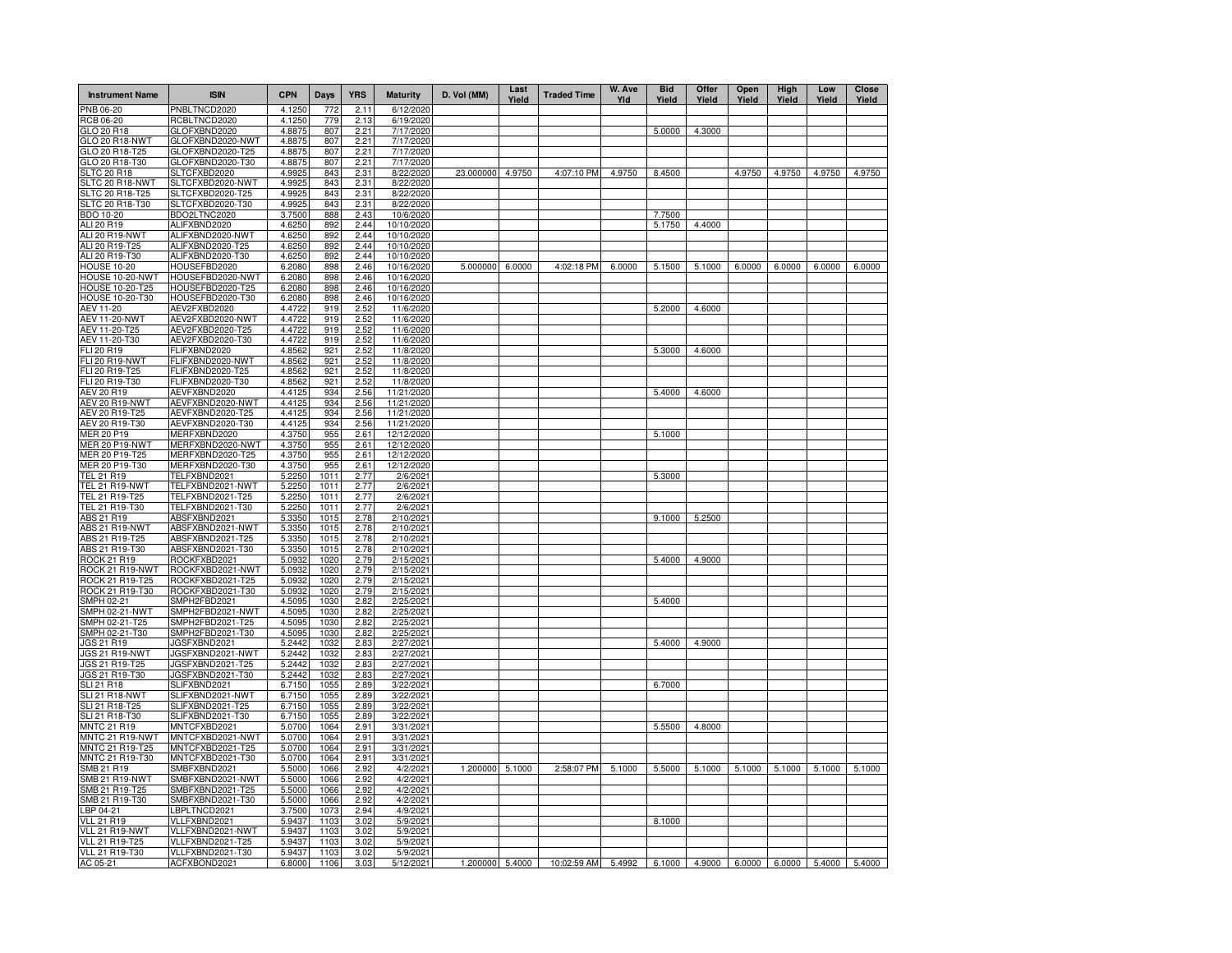| <b>Instrument Name</b>                | <b>ISIN</b>                          | <b>CPN</b>       | Days         | <b>YRS</b>   | <b>Maturity</b>          | D. Vol (MM) | Last<br>Yield | <b>Traded Time</b> | W. Ave<br>YId | <b>Bid</b><br>Yield | Offer<br>Yield | Open<br>Yield | High<br>Yield | Low<br>Yield | Close<br>Yield |
|---------------------------------------|--------------------------------------|------------------|--------------|--------------|--------------------------|-------------|---------------|--------------------|---------------|---------------------|----------------|---------------|---------------|--------------|----------------|
| AC 05-21-NWT                          | ACFXBOND2021-NWT                     | 6.8000           | 1106         | 3.03         | 5/12/2021                |             |               |                    |               |                     |                |               |               |              |                |
| AC 05-21-T25                          | ACFXBOND2021-T25                     | 6.8000           | 1106         | 3.03         | 5/12/2021                |             |               |                    |               |                     |                |               |               |              |                |
| AC 05-21-T30                          | ACFXBOND2021-T30                     | 6.8000           | 1106         | 3.03         | 5/12/2021                |             |               |                    |               |                     |                |               |               |              |                |
| SM 21 R19                             | SMICFXBD2021                         | 5.2958           | 1113<br>1113 | 3.05         | 5/19/2021                |             |               |                    |               | 5.2000              |                |               |               |              |                |
| <b>SM 21 R19-NWT</b><br>SM 21 R19-T25 | SMICFXBD2021-NWT<br>SMICFXBD2021-T25 | 5.2958<br>5.2958 | 1113         | 3.05<br>3.05 | 5/19/2021<br>5/19/2021   |             |               |                    |               |                     |                |               |               |              |                |
| SM 21 R19-T30                         | SMICFXBD2021-T30                     | 5.2958           | 1113         | 3.05         | 5/19/2021                |             |               |                    |               |                     |                |               |               |              |                |
| CHI 21 R19                            | CHIFXBND2021                         | 5.3200           | 1131         | 3.10         | 6/6/2021                 |             |               |                    |               | 5.5000              |                |               |               |              |                |
| CHI 21 R19-NWT                        | CHIFXBND2021-NWT                     | 5.3200           | 1131         | 3.10         | 6/6/2021                 |             |               |                    |               |                     |                |               |               |              |                |
| CHI 21 R19-T25                        | CHIFXBND2021-T25                     | 5.3200           | 1131         | 3.10         | 6/6/2021                 |             |               |                    |               |                     |                |               |               |              |                |
| CHI 21 R19-T30                        | CHIFXBND2021-T30                     | 5.3200           | 1131         | 3.10         | 6/6/2021                 |             |               |                    |               |                     |                |               |               |              |                |
| <b>SMCGP 21 R19</b>                   | SMCGPFBD2021                         | 4.3458           | 1166         | 3.19         | 7/11/2021                |             |               |                    |               | 5.7000              | 4.9000         |               |               |              |                |
| SMCGP 21 R19-NWT                      | SMCGPFBD2021-NWT                     | 4.3458           | 1166         | 3.19         | 7/11/2021                |             |               |                    |               |                     |                |               |               |              |                |
| SMCGP 21 R19-T25                      | SMCGPFBD2021-T25                     | 4.3458           | 1166         | 3.19         | 7/11/2021                |             |               |                    |               |                     |                |               |               |              |                |
| SMCGP 21 R19-T30                      | SMCGPFBD2021-T30                     | 4.3458           | 1166         | 3.19         | 7/11/2021                |             |               |                    |               |                     |                |               |               |              |                |
| GTCAP 21 R19                          | GTCFXBND2021                         | 5.1965           | 1193         | 3.27         | 8/7/2021                 |             |               |                    |               | 7.7500              |                |               |               |              |                |
| GTCAP 21 R19-NWT                      | GTCFXBND2021-NWT                     | 5.1965           | 1193         | 3.27         | 8/7/2021                 |             |               |                    |               |                     |                |               |               |              |                |
| GTCAP 21 R19-T25<br>GTCAP 21 R19-T30  | GTCFXBND2021-T25<br>GTCFXBND2021-T30 | 5.1965<br>5.1965 | 1193<br>1193 | 3.27<br>3.27 | 8/7/2021<br>8/7/2021     |             |               |                    |               |                     |                |               |               |              |                |
| SMPH 21 R19                           | SMPHFXBD2021                         | 5.2006           | 1218         | 3.33         | 9/1/2021                 |             |               |                    |               | 6.0000              |                |               |               |              |                |
| SMPH 21 R19-NWT                       | SMPHFXBD2021-NWT                     | 5.2006           | 1218         | 3.33         | 9/1/2021                 |             |               |                    |               |                     |                |               |               |              |                |
| SMPH 21 R19-T25                       | SMPHFXBD2021-T25                     | 5.2006           | 1218         | 3.33         | 9/1/2021                 |             |               |                    |               |                     |                |               |               |              |                |
| SMPH 21 R19-T30                       | SMPHFXBD2021-T30                     | 5.2006           | 1218         | 3.33         | 9/1/2021                 |             |               |                    |               |                     |                |               |               |              |                |
| CPG 21 R20                            | CPGIFXBD2021                         | 6.9758           | 1219         | 3.34         | 9/2/2021                 |             |               |                    |               | 8.5000              |                |               |               |              |                |
| CPG 21 R20-NWT                        | CPGIFXBD2021-NWT                     | 6.9758           | 1219         | 3.34         | 9/2/2021                 |             |               |                    |               |                     |                |               |               |              |                |
| CPG 21 R20-T25                        | CPGIFXBD2021-T25                     | 6.9758           | 1219         | 3.34         | 9/2/2021                 |             |               |                    |               |                     |                |               |               |              |                |
| CPG 21 R20-T30                        | CPGIFXBD2021-T30                     | 6.9758           | 1219         | 3.34         | 9/2/2021                 |             |               |                    |               |                     |                |               |               |              |                |
| AP 21 R19                             | APCFXBND2021                         | 5.2050           | 1227         | 3.36         | 9/10/2021                |             |               |                    |               | 5.8500              |                |               |               |              |                |
| AP 21 R19-NWT                         | APCFXBND2021-NWT                     | 5.2050           | 1227         | 3.36         | 9/10/2021                |             |               |                    |               |                     |                |               |               |              |                |
| AP 21 R19-T25                         | APCFXBND2021-T25                     | 5.2050           | 1227         | 3.36         | 9/10/2021                |             |               |                    |               |                     |                |               |               |              |                |
| AP 21 R19-T30                         | APCFXBND2021-T30                     | 5.2050           | 1227         | 3.36         | 9/10/202                 |             |               |                    |               |                     |                |               |               |              |                |
| PCOR 21 R19                           | PCORFXBD2021                         | 4.0032           | 1274         | 3.49         | 10/27/2021               | 0.600000    | 5.0000        | 10:59:43 AM        | 5.0000        | 5.6000              | 4.9000         | 5.0000        | 5.0000        | 5.0000       | 5.0000         |
| PCOR 21 R19-NWT                       | PCORFXBD2021-NWT                     | 4.0032           | 1274         | 3.49         | 10/27/2021               |             |               |                    |               |                     |                |               |               |              |                |
| PCOR 21 R19-T25<br>PCOR 21 R19-T30    | PCORFXBD2021-T25                     | 4.0032<br>4.0032 | 1274<br>1274 | 3.49<br>3.49 | 10/27/2021               |             |               |                    |               |                     |                |               |               |              |                |
| MBT 11-21                             | PCORFXBD2021-T30<br>MBTLTNCD2021     | 4.2500           | 1299         | 3.56         | 10/27/2021<br>11/21/2021 |             |               |                    |               |                     |                |               |               |              |                |
| FLI 21 R20                            | FLIFXBND2021                         | 5.4000           | 1312         | 3.59         | 12/4/2021                |             |               |                    |               | 5.7000              | 4.9000         |               |               |              |                |
| <b>FLI 21 R20-NWT</b>                 | FLIFXBND2021-NWT                     | 5.4000           | 1312         | 3.59         | 12/4/2021                |             |               |                    |               |                     |                |               |               |              |                |
| FLI 21 R20-T25                        | FLIFXBND2021-T25                     | 5.4000           | 1312         | 3.59         | 12/4/2021                |             |               |                    |               |                     |                |               |               |              |                |
| FLI 21 R20-T30                        | FLIFXBND2021-T30                     | 5.4000           | 1312         | 3.59         | 12/4/2021                |             |               |                    |               |                     |                |               |               |              |                |
| <b>RLC 02-22</b>                      | RLCFXBND2022                         | 4.8000           | 1393         | 3.81         | 2/23/2022                |             |               |                    |               | 5.6000              | 5.0000         |               |               |              |                |
| <b>RLC 02-22-NWT</b>                  | RLCFXBND2022-NWT                     | 4.8000           | 1393         | 3.81         | 2/23/2022                |             |               |                    |               |                     |                |               |               |              |                |
| RLC 02-22-T25                         | RLCFXBND2022-T25                     | 4.8000           | 1393         | 3.81         | 2/23/2022                |             |               |                    |               |                     |                |               |               |              |                |
| RLC 02-22-T30                         | RLCFXBND2022-T30                     | 4.8000           | 1393         | 3.81         | 2/23/2022                |             |               |                    |               |                     |                |               |               |              |                |
| <b>SMC 22 R20</b>                     | SMCFXBND2022                         | 4.8243           | 1399         | 3.83         | 3/1/2022                 |             |               |                    |               | 6.5000              |                |               |               |              |                |
| <b>SMC 22 R20-NWT</b>                 | SMCFXBND2022-NWT                     | 4.8243           | 1399         | 3.83         | 3/1/2022                 |             |               |                    |               |                     |                |               |               |              |                |
| SMC 22 R20-T25                        | SMCFXBND2022-T25                     | 4.8243           | 1399         | 3.83         | 3/1/2022                 |             |               |                    |               |                     |                |               |               |              |                |
| SMC 22 R20-T30<br>SMB 22 R19          | SMCFXBND2022-T30<br>SMBFXBND2022     | 4.8243<br>6.6000 | 1399<br>1431 | 3.83<br>3.92 | 3/1/2022<br>4/2/2022     | 1.000000    | 5.7000        | 11:01:47 AM        |               | 5.9250              | 5.1000         |               | 5.7000        | 5.7000       | 5.7000         |
| <b>SMB 22 R19-NWT</b>                 | SMBFXBND2022-NWT                     | 6.6000           | 1431         | 3.92         | 4/2/2022                 |             |               |                    | 5.7000        |                     |                | 5.7000        |               |              |                |
| SMB 22 R19-T25                        | SMBFXBND2022-T25                     | 6.6000           | 1431         | 3.92         | 4/2/2022                 |             |               |                    |               |                     |                |               |               |              |                |
| SMB 22 R19-T30                        | SMBFXBND2022-T30                     | 6.6000           | 1431         | 3.92         | 4/2/2022                 |             |               |                    |               |                     |                |               |               |              |                |
| SMC 04-22 R20                         | SMC2FXBD2022                         | 5.1923           | 1436         | 3.93         | 4/7/2022                 |             |               |                    |               | 5.7000              |                |               |               |              |                |
| SMC 04-22 R20-NWT                     | SMC2FXBD2022-NWT                     | 5.1923           | 1436         | 3.93         | 4/7/2022                 |             |               |                    |               |                     |                |               |               |              |                |
| SMC 04-22 R20-T25                     | SMC2FXBD2022-T25                     | 5.1923           | 1436         | 3.93         | 4/7/2022                 |             |               |                    |               |                     |                |               |               |              |                |
| SMC 04-22 R20-T30                     | SMC2FXBD2022-T30                     | 5.1923           | 1436         | 3.93         | 4/7/2022                 |             |               |                    |               |                     |                |               |               |              |                |
| ALI 22 R19                            | ALIFXBND2022                         | 6.0000           | 1456         | 3.99         | 4/27/2022                |             |               |                    |               | 5.6000              | 5.1000         |               |               |              |                |
| ALI 22 R19-NWT                        | ALIFXBND2022-NWT                     | 6.0000           | 1456         | 3.99         | 4/27/2022                |             |               |                    |               |                     |                |               |               |              |                |
| ALI 22 R19-T25                        | ALIFXBND2022-T25                     | 6.0000           | 1456         | 3.99         | 4/27/2022                |             |               |                    |               |                     |                |               |               |              |                |
| ALI 22 R19-T30                        | ALIFXBND2022-T30                     | 6.0000           | 1456         | 3.99         | 4/27/2022                |             |               |                    |               |                     |                |               |               |              |                |
| ALI 22 4.5                            | ALI2FXBD2022                         | 4.5000           | 1458         | 3.99         | 4/29/2022                |             |               |                    |               | 5.8750              | 5.1000         |               |               |              |                |
| ALI 22 4.5-NWT<br>ALI 22 4.5-T25      | ALI2FXBD2022-NWT<br>ALI2FXBD2022-T25 | 4.5000<br>4.5000 | 1458<br>1458 | 3.99<br>3.99 | 4/29/2022<br>4/29/2022   |             |               |                    |               |                     |                |               |               |              |                |
| ALI 22 4.5-T30                        | ALI2FXBD2022-T30                     | 4.5000           | 1458         | 3.99         | 4/29/2022                |             |               |                    |               |                     |                |               |               |              |                |
| PSB 04-22                             | PSBLTNCD2022                         | 3.5000           | 1459         | 3.99         | 4/30/2022                |             |               |                    |               |                     |                |               |               |              |                |
| CHIB 05-22                            | CHIBLTNC2022                         | 3.2500           | 1477         | 4.04         | 5/18/2022                |             |               |                    |               |                     |                |               |               |              |                |
| <b>SLTC 22 R20</b>                    | SLTCFXBD2022                         | 5.5796           | 1481         | 4.05         | 5/22/2022                |             |               |                    |               | 5.9000              | 5.1000         |               |               |              |                |
| SLTC 22 R20-NWT                       | SLTCFXBD2022-NWT                     | 5.5796           | 1481         | 4.05         | 5/22/2022                |             |               |                    |               |                     |                |               |               |              |                |
| SLTC 22 R20-T25                       | SLTCFXBD2022-T25                     | 5.5796           | 1481         | 4.05         | 5/22/2022                |             |               |                    |               |                     |                |               |               |              |                |
| SLTC 22 R20-T30                       | SLTCFXBD2022-T30                     | 5.5796           | 1481         | 4.05         | 5/22/2022                |             |               |                    |               |                     |                |               |               |              |                |
| <b>PNB 06-22</b>                      | PNBLTNCD2022                         | 3.2500           | 1496         | 4.10         | 6/6/2022                 |             |               |                    |               |                     |                |               |               |              |                |
| <b>HOUSE 22 R20</b>                   | HOUSEFBD2022                         | 6.1310           | 1536         | 4.21         | 7/16/2022                |             |               |                    |               | 7.8500              |                |               |               |              |                |
|                                       | HOUSE 22 R20-NWT HOUSEFBD2022-NWT    | 6.1310           | 1536         | 4.21         | 7/16/2022                |             |               |                    |               |                     |                |               |               |              |                |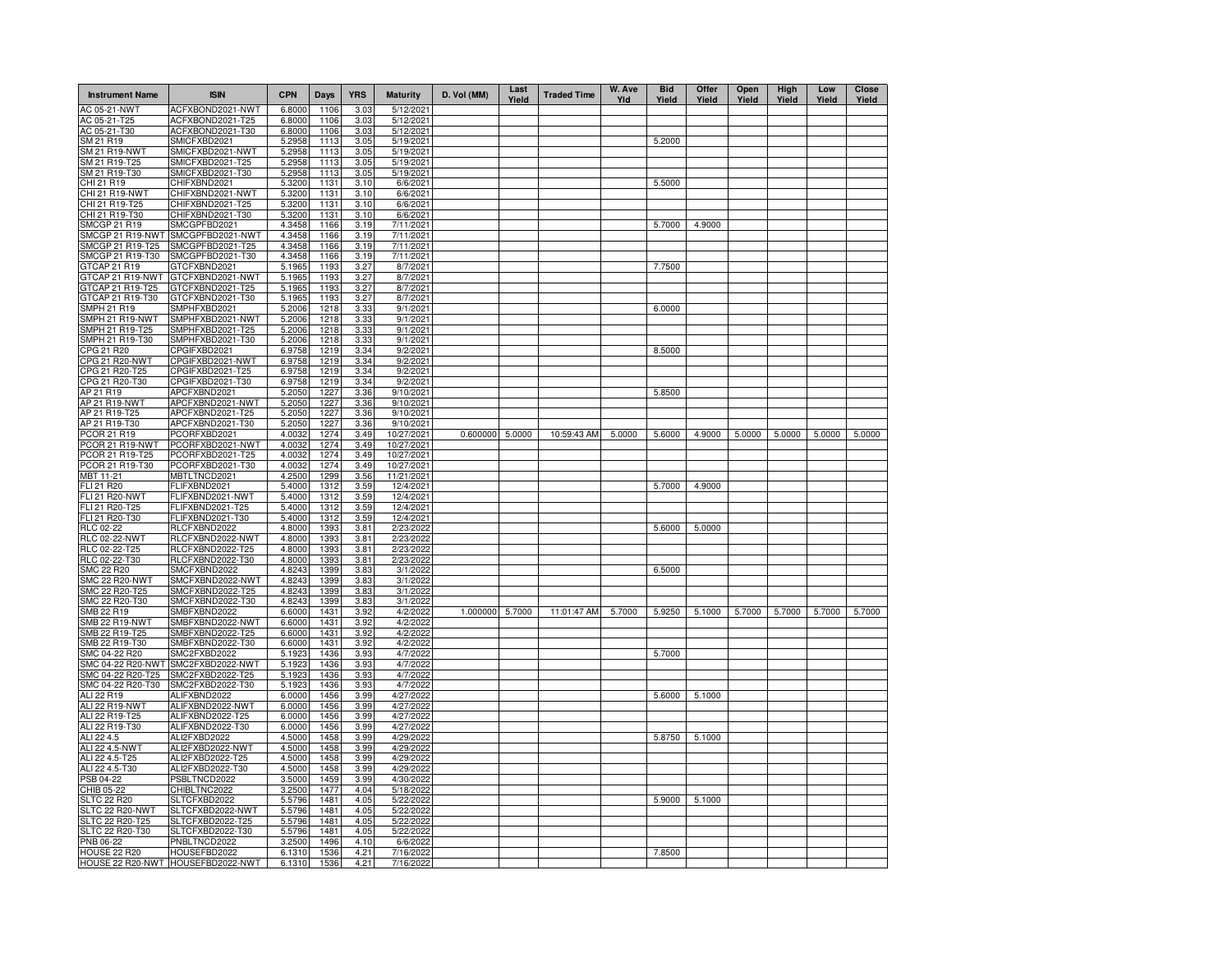| <b>Instrument Name</b>                 | <b>ISIN</b>                          | <b>CPN</b>       | Days         | <b>YRS</b>   | <b>Maturity</b>         | D. Vol (MM)      | Last<br>Yield | <b>Traded Time</b> | W. Ave<br>Yld | <b>Bid</b><br>Yield | Offer<br>Yield | Open<br>Yield | <b>High</b><br>Yield | Low<br>Yield | Close<br>Yield |
|----------------------------------------|--------------------------------------|------------------|--------------|--------------|-------------------------|------------------|---------------|--------------------|---------------|---------------------|----------------|---------------|----------------------|--------------|----------------|
| <b>HOUSE 22 R20-T25</b>                | HOUSEFBD2022-T25                     | 6.1310           | 1536         | 4.21         | 7/16/2022               |                  |               |                    |               |                     |                |               |                      |              |                |
| HOUSE 22 R20-T30<br>SM 22 R19          | HOUSEFBD2022-T30<br>SMICFXBD2022     | 6.1310<br>6.9442 | 1536<br>1536 | 4.21<br>4.21 | 7/16/2022<br>7/16/2022  | 10.000000 6.2000 |               | 3:34:30 PM         | 6.2000        | 5.3500              | 5.1000         | 6.2000        | 6.2000               | 6.2000       | 6.2000         |
| <b>SM 22 R19-NWT</b>                   | SMICFXBD2022-NWT                     | 6.9442           | 1536         | 4.21         | 7/16/2022               |                  |               |                    |               |                     |                |               |                      |              |                |
| SM 22 R19-T25                          | SMICFXBD2022-T25                     | 6.9442           | 1536         | 4.21         | 7/16/2022               |                  |               |                    |               |                     |                |               |                      |              |                |
| SM 22 R19-T30                          | SMICFXBD2022-T30                     | 6.9442           | 1536         | 4.21         | 7/16/2022               |                  |               |                    |               |                     |                |               |                      |              |                |
| AEV 22 R20                             | AEVFXBND2022                         | 5.0056           | 1557         | 4.26         | 8/6/2022                |                  |               |                    |               | 5.6500              |                |               |                      |              |                |
| <b>AEV 22 R20-NWT</b>                  | AEVFXBND2022-NWT<br>AEVFXBND2022-T25 | 5.0056           | 1557         | 4.26         | 8/6/2022                |                  |               |                    |               |                     |                |               |                      |              |                |
| AEV 22 R20-T25<br>AEV 22 R20-T30       | AEVFXBND2022-T30                     | 5.0056<br>5.0056 | 1557<br>1557 | 4.26<br>4.26 | 8/6/2022<br>8/6/2022    |                  |               |                    |               |                     |                |               |                      |              |                |
| FLI 22 R20                             | <b>ELIFXBND2022</b>                  | 5.3567           | 1571         | 4.30         | 8/20/2022               |                  |               |                    |               | 6.0000              |                |               |                      |              |                |
| <b>FLI 22 R20-NWT</b>                  | FLIFXBND2022-NWT                     | 5.3567           | 1571         | 4.30         | 8/20/2022               |                  |               |                    |               |                     |                |               |                      |              |                |
| FLI 22 R20-T25                         | -LIFXBND2022-T25                     | 5.3567           | 1571         | 4.30         | 8/20/2022               |                  |               |                    |               |                     |                |               |                      |              |                |
| FLI 22 R20-T30                         | FLIFXBND2022-T30                     | 5.3567           | 1571         | 4.30         | 8/20/2022               |                  |               |                    |               |                     |                |               |                      |              |                |
| EW 09-22                               | EWBLTNCD2022                         | 4.0000           | 1603         | 4.39         | 9/21/2022               |                  |               |                    |               |                     |                |               |                      |              |                |
| <b>PNB 10-22</b><br>CHIB 12-22         | PNB2LTNC2022<br>CHIB2LTN2022         | 3.7500<br>3.6500 | 1639<br>1675 | 4.49<br>4.59 | 10/27/2022<br>12/2/2022 |                  |               |                    |               |                     |                |               |                      |              |                |
| <b>RBANK 12-22</b>                     | RBANKLTN2022                         | 4.1250           | 1689         | 4.62         | 12/16/2022              |                  |               |                    |               |                     |                |               |                      |              |                |
| <b>SMCGP 22 R20</b>                    | SMCGPFBD2022                         | 5.3750           | 1695         | 4.64         | 12/22/2022              |                  |               |                    |               | 7.4000              |                |               |                      |              |                |
| SMCGP 22 R20-NWT                       | SMCGPFBD2022-NWT                     | 5.3750           | 1695         | 4.64         | 12/22/2022              |                  |               |                    |               |                     |                |               |                      |              |                |
| SMCGP 22 R20-T25                       | SMCGPFBD2022-T25                     | 5.3750           | 1695         | 4.64         | 12/22/2022              |                  |               |                    |               |                     |                |               |                      |              |                |
| SMCGP 22 R20-T30                       | SMCGPFBD2022-T30                     | 5.3750           | 1695         | 4.64         | 12/22/2022              |                  |               |                    |               |                     |                |               |                      |              |                |
| CPI 01-23 R20                          | CPIFXBND2023                         | 5.0496           | 1711         | 4.68         | 1/7/2023                |                  |               |                    |               | 5.6000              |                |               |                      |              |                |
| CPI 01-23 R20-NWT<br>CPI 01-23 R20-T25 | CPIFXBND2023-NWT<br>CPIFXBND2023-T25 | 5.0496<br>5.0496 | 1711<br>1711 | 4.68<br>4.68 | 1/7/2023<br>1/7/2023    |                  |               |                    |               |                     |                |               |                      |              |                |
| CPI 01-23 R20-T30                      | CPIFXBND2023-T30                     | 5.0496           | 1711         | 4.68         | 1/7/2023                |                  |               |                    |               |                     |                |               |                      |              |                |
| RCB 02-23                              | RCBLTNCD2023                         | 3.7500           | 1746         | 4.78         | 2/11/2023               |                  |               |                    |               |                     |                |               |                      |              |                |
| BDO 02-23                              | BDOLTNCD2023                         | 3.6250           | 1753         | 4.80         | 2/18/2023               |                  |               |                    |               |                     |                |               |                      |              |                |
| GTCAP 23 R20                           | GTCFXBND2023                         | 5.0937           | 1762         | 4.82         | 2/27/2023               |                  |               |                    |               | 7.8750              |                |               |                      |              |                |
| GTCAP 23 R20-NWT                       | GTCFXBND2023-NWT                     | 5.0937           | 1762         | 4.82         | 2/27/2023               |                  |               |                    |               |                     |                |               |                      |              |                |
| GTCAP 23 R20-T25<br>GTCAP 23 R20-T30   | GTCFXBND2023-T25<br>GTCFXBND2023-T30 | 5.0937<br>5.0937 | 1762<br>1762 | 4.82<br>4.82 | 2/27/2023<br>2/27/2023  |                  |               |                    |               |                     |                |               |                      |              |                |
| <b>SMPH 23 R21</b>                     | SMPHFXBD2023                         | 5.6630           | 1764         | 4.83         | 3/1/2023                |                  |               |                    |               | 5.9000              |                |               |                      |              |                |
| SMPH 23 R21-NWT                        | SMPHFXBD2023-NWT                     | 5.6630           | 1764         | 4.83         | 3/1/2023                |                  |               |                    |               |                     |                |               |                      |              |                |
| SMPH 23 R21-T25                        | SMPHFXBD2023-T25                     | 5.6630           | 1764         | 4.83         | 3/1/2023                |                  |               |                    |               |                     |                |               |                      |              |                |
| SMPH 23 R21-T30                        | SMPHFXBD2023-T30                     | 5.6630           | 1764         | 4.83         | 3/1/2023                |                  |               |                    |               |                     |                |               |                      |              |                |
| <b>SMC 23 R21</b>                      | SMCFXBND2023                         | 6.2500           | 1782         | 4.88         | 3/19/2023               | 5.300000 6.4000  |               | 10:58:24 AM        | 6.4000        | 6.3500              |                | 6.4000        | 6.4000               | 6.4000       | 6.4000         |
| <b>SMC 23 R21-NWT</b>                  | SMCFXBND2023-NWT                     | 6.2500           | 1782         | 4.88         | 3/19/2023               |                  |               |                    |               |                     |                |               |                      |              |                |
| SMC 23 R21-T25<br>SMC 23 R21-T30       | SMCFXBND2023-T25<br>SMCFXBND2023-T30 | 6.2500<br>6.2500 | 1782<br>1782 | 4.88<br>4.88 | 3/19/2023<br>3/19/2023  |                  |               |                    |               |                     |                |               |                      |              |                |
| PNB 04-23                              | PNBLTNCD2023                         | 3.8750           | 1820         | 4.98         | 4/26/2023               |                  |               |                    |               |                     |                |               |                      |              |                |
| ALI 28 R23                             | ALIFXBND2028                         | 5.9203           | 1821         | 4.99         | 4/27/2023               |                  |               |                    |               | 7.0000              | 5.9203         |               |                      |              |                |
| ALI 28 R23-NWT                         | ALIFXBND2028-NWT                     | 5.9203           | 1821         | 4.99         | 4/27/2023               |                  |               |                    |               |                     |                |               |                      |              |                |
| ALI 28 R23-T25                         | ALIFXBND2028-T25                     | 5.9203           | 1821         | 4.99         | 4/27/2023               |                  |               |                    |               |                     |                |               |                      |              |                |
| ALI 28 R23-T30                         | ALIFXBND2028-T30                     | 5.9203           | 1821         | 4.99         | 4/27/2023               |                  |               |                    |               |                     |                |               |                      |              |                |
| EDC 23 R19                             | EDCFXBND2023<br>EDCFXBND2023-NWT     | 4.7312<br>4.7312 | 1827<br>1827 | 5.00         | 5/3/2023<br>5/3/2023    |                  |               |                    |               | 6.5000              |                |               |                      |              |                |
| EDC 23 R19-NWT<br>EDC 23 R19-T25       | EDCFXBND2023-T25                     | 4.7312           | 1827         | 5.00<br>5.00 | 5/3/2023                |                  |               |                    |               |                     |                |               |                      |              |                |
| EDC 23 R19-T30                         | EDCFXBND2023-T30                     | 4.7312           | 1827         | 5.00         | 5/3/2023                |                  |               |                    |               |                     |                |               |                      |              |                |
| <b>SECB 05-23</b>                      | SECBLTNC2023                         | 3.8750           | 1832         | 5.02         | 5/8/2023                |                  |               |                    |               |                     |                |               |                      |              |                |
| <b>BPI 05-23</b>                       | BPILTNCD2023                         | 3.7500           | 1848         | 5.06         | 5/24/2023               |                  |               |                    |               |                     |                |               |                      |              |                |
| AC 23 R22                              | ACFXBOND2023                         | 3.9200           | 1892         | 5.18         | 7/7/2023                |                  |               |                    |               | 6.2000              |                |               |                      |              |                |
| <b>AC 23 R22-NWT</b><br>AC 23 R22-T25  | ACFXBOND2023-NWT<br>ACFXBOND2023-T25 | 3.9200<br>3.9200 | 1892<br>1892 | 5.18<br>5.18 | 7/7/2023<br>7/7/2023    |                  |               |                    |               |                     |                |               |                      |              |                |
| AC 23 R22-T30                          | ACFXBOND2023-T30                     | 3.9200           | 1892         | 5.18         | 7/7/2023                |                  |               |                    |               |                     |                |               |                      |              |                |
| <b>SMCGP 23 R21</b>                    | SMCGPFBD2023                         | 4.7575           | 1896         | 5.19         | 7/11/2023               |                  |               |                    |               | 6.3000              |                |               |                      |              |                |
| SMCGP 23 R21-NWT                       | SMCGPFBD2023-NWT                     | 4.7575           | 1896         | 5.19         | 7/11/2023               |                  |               |                    |               |                     |                |               |                      |              |                |
| SMCGP 23 R21-T25                       | SMCGPFBD2023-T25                     | 4.7575           | 1896         | 5.19         | 7/11/2023               |                  |               |                    |               |                     |                |               |                      |              |                |
| SMCGP 23 R21-T30                       | SMCGPFBD2023-T30                     | 4.7575           | 1896         | 5.19         | 7/11/2023               |                  |               |                    |               |                     |                |               |                      |              |                |
| GLO 23 R20                             | GLOFXBND2023                         | 5.2792<br>5.2792 | 1902         | 5.21         | 7/17/2023               |                  |               |                    |               | 7.0000              |                |               |                      |              |                |
| GLO 23 R20-NWT<br>GLO 23 R20-T25       | GLOFXBND2023-NWT<br>GLOFXBND2023-T25 | 5.2792           | 1902<br>1902 | 5.21<br>5.21 | 7/17/2023<br>7/17/2023  |                  |               |                    |               |                     |                |               |                      |              |                |
| GLO 23 R20-T30                         | GLOFXBND2023-T30                     | 5.2792           | 1902         | 5.21         | 7/17/2023               |                  |               |                    |               |                     |                |               |                      |              |                |
| UBP 08-23                              | UBPLTNCD2023                         | 4.3750           | 1937         | 5.30         | 8/21/2023               |                  |               |                    |               |                     |                |               |                      |              |                |
| MBT 09-23                              | MBTLTNCD2023                         | 3.5000           | 1966         | 5.38         | 9/19/2023               |                  |               |                    |               |                     |                |               |                      |              |                |
| ALI 23 R22                             | ALIFXBND2023                         | 3.8915           | 1984         | 5.43         | 10/7/2023               |                  |               |                    |               | 6.2500              |                |               |                      |              |                |
| ALI 23 R22-NW1                         | ALIFXBND2023-NWT                     | 3.8915           | 1984         | 5.43         | 10/7/2023               |                  |               |                    |               |                     |                |               |                      |              |                |
| ALI 23 R22-T25<br>ALI 23 R22-T30       | ALIFXBND2023-T25<br>ALIFXBND2023-T30 | 3.891<br>3.8915  | 1984<br>1984 | 5.43<br>5.43 | 10/7/2023<br>10/7/2023  |                  |               |                    |               |                     |                |               |                      |              |                |
| PCOR 23 R21                            | PCORFXBD2023                         | 4.5219           | 2004         | 5.49         | 10/27/2023              |                  |               |                    |               | 7.4500              | 5.7500         |               |                      |              |                |
| PCOR 23 R21-NWT                        | PCORFXBD2023-NWT                     | 4.5219           | 2004         | 5.49         | 10/27/2023              |                  |               |                    |               |                     |                |               |                      |              |                |
| PCOR 23 R21-T25                        | PCORFXBD2023-T25                     | 4.5219           | 2004         | 5.49         | 10/27/2023              |                  |               |                    |               |                     |                |               |                      |              |                |
| PCOR 23 R21-T30                        | PCORFXBD2023-T30                     | 4.5219           | 2004         | 5.49         | 10/27/2023              |                  |               |                    |               |                     |                |               |                      |              |                |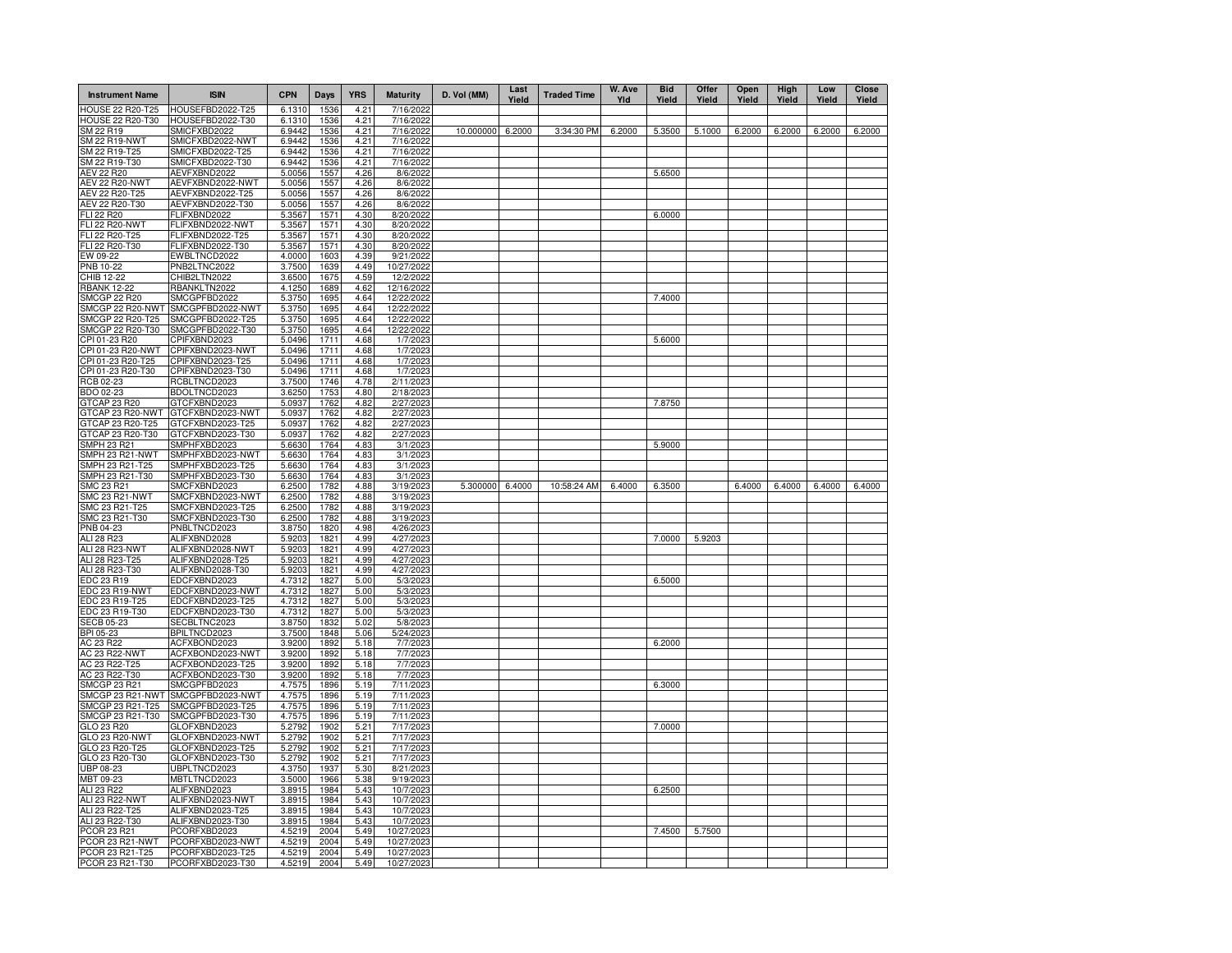| <b>Instrument Name</b>                   | <b>ISIN</b>                          | <b>CPN</b>       | Days         | <b>YRS</b>   | <b>Maturity</b>          | D. Vol (MM) | Last<br>Yield | <b>Traded Time</b> | W. Ave<br>Yld | <b>Bid</b><br>Yield | Offer<br>Yield | Open<br>Yield | High<br>Yield | Low<br>Yield | <b>Close</b><br>Yield |
|------------------------------------------|--------------------------------------|------------------|--------------|--------------|--------------------------|-------------|---------------|--------------------|---------------|---------------------|----------------|---------------|---------------|--------------|-----------------------|
| FLI 23 R20                               | FLIFXBND2023                         | 5.4333           | 2016         | 5.52         | 11/8/2023                |             |               |                    |               | 6.5000              |                |               |               |              |                       |
| <b>FLI 23 R20-NWT</b>                    | FLIFXBND2023-NWT                     | 5.4333           | 2016         | 5.52         | 11/8/2023                |             |               |                    |               |                     |                |               |               |              |                       |
| FLI 23 R20-T25                           | FLIFXBND2023-T25                     | 5.4333           | 2016         | 5.52         | 11/8/2023                |             |               |                    |               |                     |                |               |               |              |                       |
| FLI 23 R20-T30                           | FLIFXBND2023-T30                     | 5.4333           | 2016         | 5.52         | 11/8/2023                |             |               |                    |               |                     |                |               |               |              |                       |
| <b>AEV 23 R20</b>                        | AEVFXBND2023<br>AEVFXBND2023-NWT     | 4.6188           | 2029<br>2029 | 5.56         | 11/21/202                |             |               |                    |               | 6.1500              |                |               |               |              |                       |
| <b>AEV 23 R20-NWT</b><br>AEV 23 R20-T25  | AEVFXBND2023-T25                     | 4.6188<br>4.6188 | 2029         | 5.56<br>5.56 | 11/21/2023<br>11/21/2023 |             |               |                    |               |                     |                |               |               |              |                       |
| AEV 23 R20-T30                           | AEVFXBND2023-T30                     | 4.6188           | 2029         | 5.56         | 11/21/2023               |             |               |                    |               |                     |                |               |               |              |                       |
| SM 23 R21                                | SMICFXBD2023                         | 5.1590           | 2047         | 5.60         | 12/9/2023                | 0.050000    | 6.6000        | 10:20:52 AM        | 6.6000        | 6.6000              |                | 6.6000        | 6.6000        | 6.6000       | 6.6000                |
| SM 23 R21-NWT                            | SMICFXBD2023-NWT                     | 5.1590           | 2047         | 5.60         | 12/9/2023                |             |               |                    |               |                     |                |               |               |              |                       |
| SM 23 R21-T25                            | SMICFXBD2023-T25                     | 5.1590           | 2047         | 5.60         | 12/9/2023                |             |               |                    |               |                     |                |               |               |              |                       |
| SM 23 R21-T30                            | SMICFXBD2023-T30                     | 5.1590           | 2047         | 5.60         | 12/9/2023                |             |               |                    |               |                     |                |               |               |              |                       |
| FDC 24 R21                               | FDCFXBND2024                         | 6.1458           | 2093         | 5.73         | 1/24/2024                | 3.000000    | 6.0000        | 2:53:59 PM         | 6.0000        | 6.1000              |                | 6.0000        | 6.0000        | 6.0000       | 6.0000                |
| FDC 24 R21-NWT<br>FDC 24 R21-T25         | FDCFXBND2024-NWT<br>FDCFXBND2024-T25 | 6.1458           | 2093         | 5.73         | 1/24/2024                |             |               |                    |               |                     |                |               |               |              |                       |
| FDC 24 R21-T30                           | FDCFXBND2024-T30                     | 6.1458<br>6.1458 | 2093<br>2093 | 5.73<br>5.73 | 1/24/2024<br>1/24/2024   |             |               |                    |               |                     |                |               |               |              |                       |
| ALI 24 R20                               | ALIFXBND2024                         | 5.0000           | 2099         | 5.75         | 1/30/2024                |             |               |                    |               | 6.2000              | 5.4000         |               |               |              |                       |
| <b>ALI 24 R20-NWT</b>                    | ALIFXBND2024-NWT                     | 5.0000           | 2099         | 5.75         | 1/30/2024                |             |               |                    |               |                     |                |               |               |              |                       |
| ALI 24 R20-T25                           | ALIFXBND2024-T25                     | 5.0000           | 2099         | 5.75         | 1/30/2024                |             |               |                    |               |                     |                |               |               |              |                       |
| ALI 24 R20-T30                           | ALIFXBND2024-T30                     | 5.0000           | 2099         | 5.75         | 1/30/2024                |             |               |                    |               |                     |                |               |               |              |                       |
| <b>TEL 24 R21</b>                        | TELFXBND2024                         | 5.2813           | 2106         | 5.77         | 2/6/2024                 |             |               |                    |               | 6.1500              |                |               |               |              |                       |
| <b>TEL 24 R21-NWT</b>                    | TELFXBND2024-NWT                     | 5.2813           | 2106         | 5.77         | 2/6/2024                 |             |               |                    |               |                     |                |               |               |              |                       |
| TEL 24 R21-T25<br>TEL 24 R21-T30         | TELFXBND2024-T25<br>TELFXBND2024-T30 | 5.2813           | 2106<br>2106 | 5.77         | 2/6/2024                 |             |               |                    |               |                     |                |               |               |              |                       |
| <b>JGS 24 R20</b>                        | JGSFXBND2024                         | 5.2813<br>5.3000 | 2127         | 5.77<br>5.82 | 2/6/2024<br>2/27/2024    |             |               |                    |               | 6.5000              |                |               |               |              |                       |
| <b>JGS 24 R20-NWT</b>                    | JGSFXBND2024-NWT                     | 5.3000           | 2127         | 5.82         | 2/27/2024                |             |               |                    |               |                     |                |               |               |              |                       |
| JGS 24 R20-T25                           | JGSFXBND2024-T25                     | 5.3000           | 2127         | 5.82         | 2/27/2024                |             |               |                    |               |                     |                |               |               |              |                       |
| JGS 24 R20-T30                           | JGSFXBND2024-T30                     | 5.3000           | 2127         | 5.82         | 2/27/2024                |             |               |                    |               |                     |                |               |               |              |                       |
| <b>SMC 24 R22</b>                        | SMCFXBND2024                         | 5.2840           | 2130         | 5.83         | 3/1/2024                 |             |               |                    |               | 6.7000              |                |               |               |              |                       |
| <b>SMC 24 R22-NWT</b>                    | SMCFXBND2024-NWT                     | 5.2840           | 2130         | 5.83         | 3/1/2024                 |             |               |                    |               |                     |                |               |               |              |                       |
| SMC 24 R22-T25                           | SMCFXBND2024-T25                     | 5.2840           | 2130         | 5.83         | 3/1/2024                 |             |               |                    |               |                     |                |               |               |              |                       |
| SMC 24 R22-T30                           | SMCFXBND2024-T30                     | 5.2840           | 2130         | 5.83         | 3/1/2024                 |             |               |                    |               |                     |                |               |               |              |                       |
| STIESG 24 R22<br>STIESG 24 R22-NWT       | STIGFXBD2024<br>STIGFXBD2024-NWT     | 5.8085<br>5.8085 | 2152<br>2152 | 5.89<br>5.89 | 3/23/2024<br>3/23/2024   |             |               |                    |               | 5.6750              |                |               |               |              |                       |
| STIESG 24 R22-T25                        | STIGFXBD2024-T25                     | 5.8085           | 2152         | 5.89         | 3/23/2024                |             |               |                    |               |                     |                |               |               |              |                       |
| STIESG 24 R22-T30                        | STIGFXBD2024-T30                     | 5.8085           | 2152         | 5.89         | 3/23/2024                |             |               |                    |               |                     |                |               |               |              |                       |
| <b>MEG 24 R22</b>                        | MEGFXBND2024                         | 5.3535           | 2157         | 5.91         | 3/28/2024                |             |               |                    |               | 5.8500              | 4.5000         |               |               |              |                       |
| MEG 24 R22-NWT                           | MEGFXBND2024-NWT                     | 5.3535           | 2157         | 5.91         | 3/28/2024                |             |               |                    |               |                     |                |               |               |              |                       |
| MEG 24 R22-T25                           | MEGFXBND2024-T25                     | 5.3535           | 2157         | 5.91         | 3/28/2024                |             |               |                    |               |                     |                |               |               |              |                       |
| MEG 24 R22-T30                           | MEGFXBND2024-T30                     | 5.3535           | 2157         | 5.91         | 3/28/2024                |             |               |                    |               |                     |                |               |               |              |                       |
| <b>MNTC 24 R21</b>                       | MNTCFXBD2024                         | 5.5000           | 2160         | 5.91         | 3/31/2024                |             |               |                    |               | 6.7500              |                |               |               |              |                       |
| MNTC 24 R21-NWT<br>MNTC 24 R21-T25       | MNTCFXBD2024-NWT<br>MNTCFXBD2024-T25 | 5.5000<br>5.5000 | 2160<br>2160 | 5.91<br>5.91 | 3/31/2024<br>3/31/2024   |             |               |                    |               |                     |                |               |               |              |                       |
| MNTC 24 R21-T30                          | MNTCFXBD2024-T30                     | 5.5000           | 2160         | 5.91         | 3/31/2024                |             |               |                    |               |                     |                |               |               |              |                       |
| SMB 24 R21                               | SMBFXBND2024                         | 6.0000           | 2162         | 5.92         | 4/2/2024                 |             |               |                    |               | 6.2000              |                |               |               |              |                       |
| SMB 24 R21-NWT                           | SMBFXBND2024-NWT                     | 6.0000           | 2162         | 5.92         | 4/2/2024                 |             |               |                    |               |                     |                |               |               |              |                       |
| SMB 24 R21-T25                           | SMBFXBND2024-T25                     | 6.0000           | 2162         | 5.92         | 4/2/2024                 |             |               |                    |               |                     |                |               |               |              |                       |
| SMB 24 R21-T30                           | SMBFXBND2024-T30                     | 6.0000           | 2162         | 5.92         | 4/2/2024                 |             |               |                    |               |                     |                |               |               |              |                       |
| SMPH 05-24 R22                           | SMPH2FBD2024                         | 5.1683           | 2208         | 6.05         | 5/18/2024                |             |               |                    |               | 6.3750              | 5.2800         |               |               |              |                       |
|                                          | SMPH 05-24 R22-NW1SMPH2FBD2024-NWT   | 5.1683           | 2208         | 6.05         | 5/18/2024                |             |               |                    |               |                     |                |               |               |              |                       |
| SMPH 05-24 R22-T25<br>SMPH 05-24 R22-T30 | SMPH2FBD2024-T25<br>SMPH2FBD2024-T30 | 5.1683<br>5.1683 | 2208<br>2208 | 6.05<br>6.05 | 5/18/2024<br>5/18/2024   |             |               |                    |               |                     |                |               |               |              |                       |
| SM 24 R21                                | SMICFXBD2024                         | 5.6125           | 2209         | 6.05         | 5/19/2024                |             |               |                    |               | 6.7500              |                |               |               |              |                       |
| <b>SM 24 R21-NWT</b>                     | SMICFXBD2024-NWT                     | 5.6125           | 2209         | 6.05         | 5/19/2024                |             |               |                    |               |                     |                |               |               |              |                       |
| SM 24 R21-T25                            | SMICFXBD2024-T25                     | 5.6125           | 2209         | 6.05         | 5/19/2024                |             |               |                    |               |                     |                |               |               |              |                       |
| SM 24 R21-T30                            | SMICFXBD2024-T30                     | 5.6125           | 2209         | 6.05         | 5/19/2024                |             |               |                    |               |                     |                |               |               |              |                       |
| MBT 07-24                                | MBTLTNCD2024                         | 3.8750           | 2271         | 6.22         | 7/20/2024                |             |               |                    |               |                     |                |               |               |              |                       |
| DD 24 R22                                | DDFXBOND2024                         | 6.0952           | 2272         | 6.22         | 7/21/2024                |             |               |                    |               | 8.4500              | 6.1000         |               |               |              |                       |
| DD 24 R22-NWT<br>DD 24 R22-T25           | DDFXBOND2024-NWT<br>DDFXBOND2024-T25 | 6.0952           | 2272<br>2272 | 6.22<br>6.22 | 7/21/2024<br>7/21/2024   |             |               |                    |               |                     |                |               |               |              |                       |
| DD 24 R22-T30                            | DDFXBOND2024-T30                     | 6.0952<br>6.0952 | 2272         | 6.22         | 7/21/2024                |             |               |                    |               |                     |                |               |               |              |                       |
| GTCAP 24 R21                             | GTCFXBND2024                         | 5.6250           | 2289         | 6.27         | 8/7/2024                 |             |               |                    |               | 8.2250              |                |               |               |              |                       |
| GTCAP 24 R21-NWT                         | GTCFXBND2024-NWT                     | 5.6250           | 2289         | 6.27         | 8/7/2024                 |             |               |                    |               |                     |                |               |               |              |                       |
| GTCAP 24 R21-T25                         | GTCFXBND2024-T25                     | 5.6250           | 2289         | 6.27         | 8/7/2024                 |             |               |                    |               |                     |                |               |               |              |                       |
| GTCAP 24 R21-T30                         | GTCFXBND2024-T30                     | 5.6250           | 2289         | 6.27         | 8/7/2024                 |             |               |                    |               |                     |                |               |               |              |                       |
| <b>VLL 24 R23</b>                        | VLLFXBND2024                         | 5.7512           | 2290         | 6.27         | 8/8/2024                 |             |               |                    |               | 7.1250              |                |               |               |              |                       |
| VLL 24 R23-NWT                           | VLLFXBND2024-NWT                     | 5.7512           | 2290         | 6.27         | 8/8/2024                 |             |               |                    |               |                     |                |               |               |              |                       |
| VLL 24 R23-T25<br>VLL 24 R23-T30         | VLLFXBND2024-T25<br>VLLFXBND2024-T30 | 5.7512<br>5.7512 | 2290<br>2290 | 6.27<br>6.27 | 8/8/2024<br>8/8/2024     |             |               |                    |               |                     |                |               |               |              |                       |
| <b>SMPH 24 R21</b>                       | SMPHFXBD2024                         | 5.7417           | 2314         | 6.34         | 9/1/2024                 |             |               |                    |               | 6.7500              |                |               |               |              |                       |
| SMPH 24 R21-NWT                          | SMPHFXBD2024-NWT                     | 5.7417           | 2314         | 6.34         | 9/1/2024                 |             |               |                    |               |                     |                |               |               |              |                       |
| SMPH 24 R21-T25                          | SMPHFXBD2024-T25                     | 5.7417           | 2314         | 6.34         | 9/1/2024                 |             |               |                    |               |                     |                |               |               |              |                       |
| SMPH 24 R21-T30                          | SMPHFXBD2024-T30                     | 5.7417           | 2314         | 6.34         | 9/1/2024                 |             |               |                    |               |                     |                |               |               |              |                       |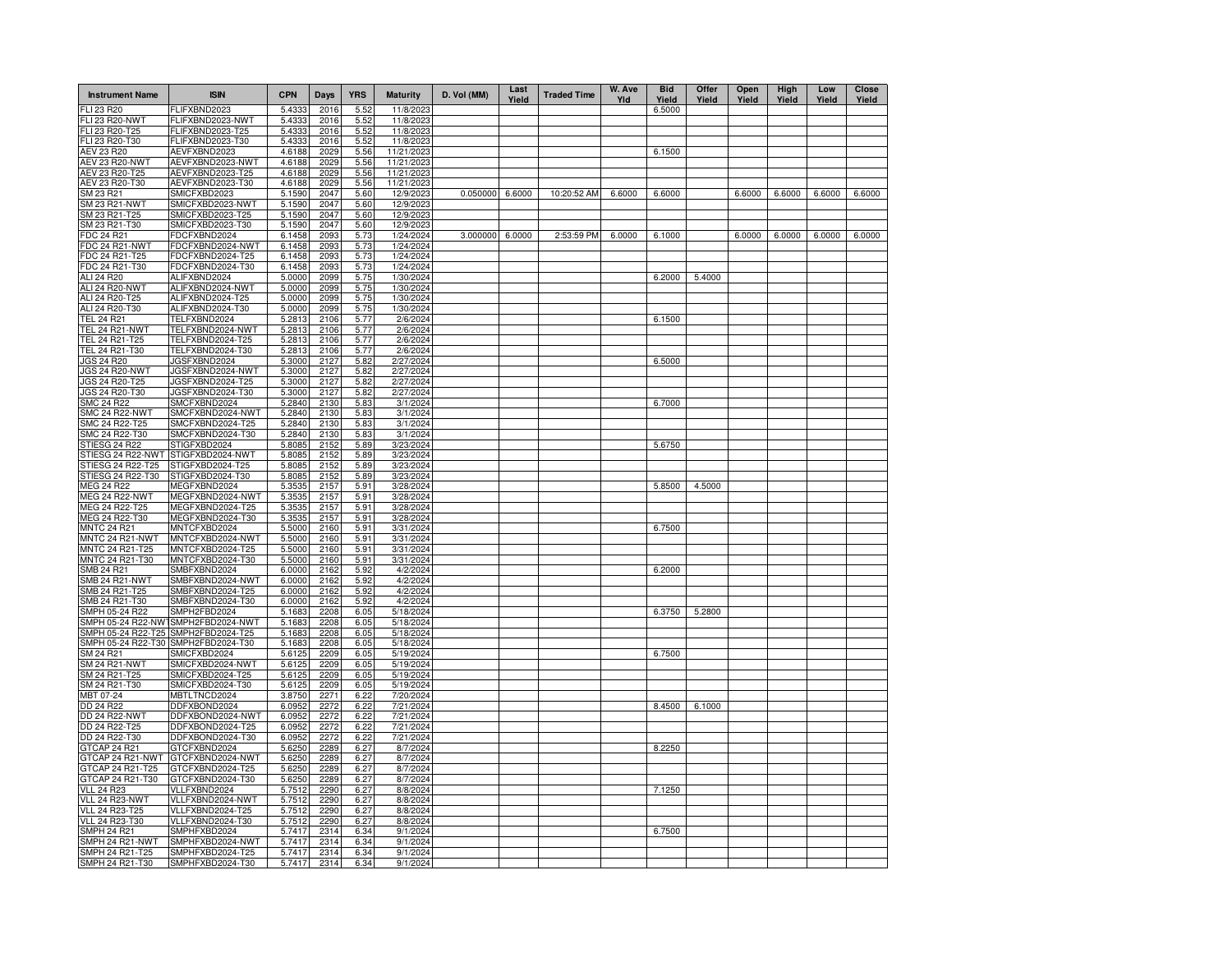| <b>Instrument Name</b>                | <b>ISIN</b>                          | <b>CPN</b>       | Days         | <b>YRS</b>   | <b>Maturity</b>          | D. Vol (MM) | Last<br>Yield | <b>Traded Time</b> | W. Ave<br>Yld | <b>Bid</b><br>Yield | Offer<br>Yield | Open<br>Yield | High<br>Yield | Low<br>Yield | <b>Close</b><br>Yield |
|---------------------------------------|--------------------------------------|------------------|--------------|--------------|--------------------------|-------------|---------------|--------------------|---------------|---------------------|----------------|---------------|---------------|--------------|-----------------------|
| <b>FLI 24 R21</b>                     | FLIFXBND2024                         | 5.6389           | 2408         | 6.59         | 12/4/2024                |             |               |                    |               | 6.5000              |                |               |               |              |                       |
| <b>FLI 24 R21-NWT</b>                 | FLIFXBND2024-NWT                     | 5.6389           | 2408         | 6.59         | 12/4/2024                |             |               |                    |               |                     |                |               |               |              |                       |
| FLI 24 R21-T25                        | FLIFXBND2024-T25                     | 5.6389           | 2408         | 6.59         | 12/4/2024                |             |               |                    |               |                     |                |               |               |              |                       |
| FLI 24 R21-T30                        | FLIFXBND2024-T30                     | 5.6389           | 2408         | 6.59         | 12/4/2024                |             |               |                    |               |                     |                |               |               |              |                       |
| <b>SMCGP 24 R22</b>                   | SMCGPFBD2024                         | 6.2500           | 2426         | 6.64         | 12/22/2024               |             |               |                    |               | 6.7000              | 6.1250         |               |               |              |                       |
| SMCGP 24 R22-NWT                      | SMCGPFBD2024-NWT                     | 6.2500           | 2426         | 6.64         | 12/22/2024               |             |               |                    |               |                     |                |               |               |              |                       |
| SMCGP 24 R22-T25<br>SMCGP 24 R22-T30  | SMCGPFBD2024-T25<br>SMCGPFBD2024-T30 | 6.2500           | 2426<br>2426 | 6.64<br>6.64 | 12/22/2024<br>12/22/2024 |             |               |                    |               |                     |                |               |               |              |                       |
| AC 25 R23                             | ACFXBOND2025                         | 6.2500<br>4.8200 | 2476         | 6.78         | 2/10/2025                |             |               |                    |               | 6.6000              |                |               |               |              |                       |
| AC 25 R23-NWT                         | ACFXBOND2025-NWT                     | 4.8200           | 2476         | 6.78         | 2/10/2025                |             |               |                    |               |                     |                |               |               |              |                       |
| AC 25 R23-T25                         | ACFXBOND2025-T25                     | 4.8200           | 2476         | 6.78         | 2/10/2025                |             |               |                    |               |                     |                |               |               |              |                       |
| AC 25 R23-T30                         | ACFXBOND2025-T30                     | 4.8200           | 2476         | 6.78         | 2/10/2025                |             |               |                    |               |                     |                |               |               |              |                       |
| RLC 02-25                             | RLCFXBND2025                         | 4.9344           | 2489         | 6.81         | 2/23/2025                |             |               |                    |               | 7.5000              |                |               |               |              |                       |
| <b>RLC 02-25-NWT</b>                  | RLCFXBND2025-NWT                     | 4.9344           | 2489         | 6.81         | 2/23/2025                |             |               |                    |               |                     |                |               |               |              |                       |
| RLC 02-25-T25                         | RLCFXBND2025-T25                     | 4.9344           | 2489         | 6.81         | 2/23/2025                |             |               |                    |               |                     |                |               |               |              |                       |
| RLC 02-25-T30                         | RLCFXBND2025-T30                     | 4.9344           | 2489         | 6.81         | 2/23/2025                |             |               |                    |               |                     |                |               |               |              |                       |
| SMPH 03-25 R23                        | SMPH2FBD2025                         | 6.0804           | 2495         | 6.83         | 3/1/2025                 |             |               |                    |               | 6.0000              |                |               |               |              |                       |
| SMPH 03-25 R23-NWT                    | SMPH2FBD2025-NWT                     | 6.0804           | 2495         | 6.83         | 3/1/2025                 |             |               |                    |               |                     |                |               |               |              |                       |
| SMPH 03-25 R23-T25                    | SMPH2FBD2025-T25                     | 6.0804           | 2495         | 6.83         | 3/1/2025                 |             |               |                    |               |                     |                |               |               |              |                       |
| SMPH 03-25 R23-T30 SMPH2FBD2025-T30   |                                      | 6.0804           | 2495         | 6.83         | 3/1/2025                 |             |               |                    |               |                     |                |               |               |              |                       |
| SMC 25 R23<br>SMC 25 R23-NWT          | SMCFXBND2025<br>SMCFXBND2025-NWT     | 6.6250<br>6.6250 | 2513<br>2513 | 6.88         | 3/19/2025<br>3/19/2025   |             |               |                    |               | 6.7500              | 6.5750         |               |               |              |                       |
| SMC 25 R23-T25                        | SMCFXBND2025-T25                     | 6.6250           | 2513         | 6.88<br>6.88 | 3/19/2025                |             |               |                    |               |                     |                |               |               |              |                       |
| SMC 25 R23-T30                        | SMCFXBND2025-T30                     | 6.6250           | 2513         | 6.88         | 3/19/2025                |             |               |                    |               |                     |                |               |               |              |                       |
| ALI 25 R21                            | ALIFXBND2025                         | 5.6250           | 2550         | 6.98         | 4/25/2025                |             |               |                    |               | 5.9500              |                |               |               |              |                       |
| ALI 25 R21-NWT                        | ALIFXBND2025-NWT                     | 5.6250           | 2550         | 6.98         | 4/25/2025                |             |               |                    |               |                     |                |               |               |              |                       |
| ALI 25 R21-T25                        | ALIFXBND2025-T25                     | 5.6250           | 2550         | 6.98         | 4/25/2025                |             |               |                    |               |                     |                |               |               |              |                       |
| ALI 25 R21-T30                        | ALIFXBND2025-T30                     | 5.6250           | 2550         | 6.98         | 4/25/2025                |             |               |                    |               |                     |                |               |               |              |                       |
| <b>SLTC 25 R22</b>                    | SLTCFXBD2025                         | 6.4872           | 2577         | 7.06         | 5/22/2025                |             |               |                    |               | 8.6000              |                |               |               |              |                       |
| SLTC 25 R22-NWT                       | SLTCFXBD2025-NWT                     | 6.4872           | 2577         | 7.06         | 5/22/2025                |             |               |                    |               |                     |                |               |               |              |                       |
| SLTC 25 R22-T25                       | SLTCFXBD2025-T25                     | 6.4872           | 2577         | 7.06         | 5/22/2025                |             |               |                    |               |                     |                |               |               |              |                       |
| SLTC 25 R22-T30                       | SLTCFXBD2025-T30                     | 6.4872           | 2577         | 7.06         | 5/22/2025                |             |               |                    |               |                     |                |               |               |              |                       |
| <b>HOUSE 25 R22</b>                   | HOUSEFBD2025                         | 6.8666           | 2632         | 7.21         | 7/16/2025                |             |               |                    |               | 8.2250              |                |               |               |              |                       |
|                                       | HOUSE 25 R22-NWT HOUSEFBD2025-NWT    | 6.8666           | 2632         | 7.21         | 7/16/2025                |             |               |                    |               |                     |                |               |               |              |                       |
| <b>HOUSE 25 R22-T25</b>               | HOUSEFBD2025-T25                     | 6.8666           | 2632         | 7.21         | 7/16/2025                |             |               |                    |               |                     |                |               |               |              |                       |
| <b>HOUSE 25 R22-T30</b><br>FLI 25 R22 | HOUSEFBD2025-T30<br>FLIFXBND2025     | 6.8666<br>5.7139 | 2632<br>2667 | 7.21<br>7.30 | 7/16/2025<br>8/20/2025   |             |               |                    |               | 6.7500              |                |               |               |              |                       |
| <b>FLI 25 R22-NWT</b>                 | FLIFXBND2025-NWT                     | 5.7139           | 2667         | 7.30         | 8/20/2025                |             |               |                    |               |                     |                |               |               |              |                       |
| FLI 25 R22-T25                        | FLIFXBND2025-T25                     | 5.7139           | 2667         | 7.30         | 8/20/2025                |             |               |                    |               |                     |                |               |               |              |                       |
| FLI 25 R22-T30                        | FLIFXBND2025-T30                     | 5.7139           | 2667         | 7.30         | 8/20/2025                |             |               |                    |               |                     |                |               |               |              |                       |
| ALI 25 R22                            | ALI2FXBD2025                         | 4.7500           | 2733         | 7.48         | 10/25/2025               |             |               |                    |               | 6.6000              |                |               |               |              |                       |
| ALI 25 R22-NWT                        | ALI2FXBD2025-NWT                     | 4.7500           | 2733         | 7.48         | 10/25/2025               |             |               |                    |               |                     |                |               |               |              |                       |
| ALI 25 R22-T25                        | ALI2FXBD2025-T25                     | 4.7500           | 2733         | 7.48         | 10/25/2025               |             |               |                    |               |                     |                |               |               |              |                       |
| ALI 25 R22-T30                        | ALI2FXBD2025-T30                     | 4.7500           | 2733         | 7.48         | 10/25/2025               |             |               |                    |               |                     |                |               |               |              |                       |
| <b>SMPH 25 R23</b>                    | SMPHFXBD2025                         | 4.7990           | 2764         | 7.57         | 11/25/2025               |             |               |                    |               | 7.0000              |                |               |               |              |                       |
| SMPH 25 R23-NWT                       | SMPHFXBD2025-NWT                     | 4.7990           | 2764         | 7.57         | 11/25/2025               |             |               |                    |               |                     |                |               |               |              |                       |
| SMPH 25 R23-T25                       | SMPHFXBD2025-T25                     | 4.7990           | 2764         | 7.57         | 11/25/2025               |             |               |                    |               |                     |                |               |               |              |                       |
| SMPH 25 R23-T30<br>MER 25 R20         | SMPHFXBD2025-T30<br>MERFXBND2025     | 4.7990<br>4.8750 | 2764<br>2781 | 7.57<br>7.61 | 11/25/2025<br>12/12/2025 |             |               |                    |               | 6.5000              |                |               |               |              |                       |
| <b>MER 25 R20-NWT</b>                 | MERFXBND2025-NWT                     | 4.8750           | 2781         | 7.61         | 12/12/2025               |             |               |                    |               |                     |                |               |               |              |                       |
| MER 25 R20-T25                        | MERFXBND2025-T25                     | 4.8750           | 2781         | 7.61         | 12/12/2025               |             |               |                    |               |                     |                |               |               |              |                       |
| MER 25 R20-T30                        | MERFXBND2025-T30                     | 4.8750           | 2781         | 7.61         | 12/12/2025               |             |               |                    |               |                     |                |               |               |              |                       |
| ALI 26 R23                            | ALIFXBND2026                         | 4.8500           | 2882         | 7.89         | 3/23/2026                |             |               |                    |               | 6.9000              |                |               |               |              |                       |
| ALI 26 R23-NWT                        | ALIFXBND2026-NWT                     | 4.8500           | 2882         | 7.89         | 3/23/2026                |             |               |                    |               |                     |                |               |               |              |                       |
| ALI 26 R23-T25                        | ALIFXBND2026-T25                     | 4.8500           | 2882         | 7.89         | 3/23/2026                |             |               |                    |               |                     |                |               |               |              |                       |
| ALI 26 R23-T30                        | ALIFXBND2026-T30                     | 4.8500           | 2882         | 7.89         | 3/23/2026                |             |               |                    |               |                     |                |               |               |              |                       |
| SMCGP 26 R23                          | SMCGPFBD2026                         | 5.1792           | 2992         | 8.19         | 7/11/2026                |             |               |                    |               | 7.5000              |                |               |               |              |                       |
| SMCGP 26 R23-NWT                      | SMCGPFBD2026-NWT                     | 5.1792           | 2992         | 8.19         | 7/11/2026                |             |               |                    |               |                     |                |               |               |              |                       |
| SMCGP 26 R23-T25<br>SMCGP 26 R23-T30  | SMCGPFBD2026-T25<br>SMCGPFBD2026-T30 | 5.1792<br>5.1792 | 299<br>2992  | 8.19<br>8.19 | 7/11/2026                |             |               |                    |               |                     |                |               |               |              |                       |
| <b>SMPH 26 R23</b>                    | SMPHFXBD2026                         | 4.2005           | 3007         | 8.23         | 7/11/2026<br>7/26/2026   |             |               |                    |               | 7.0000              |                |               |               |              |                       |
| SMPH 26 R23-NWT                       | SMPHFXBD2026-NWT                     | 4.2005           | 3007         | 8.23         | 7/26/2026                |             |               |                    |               |                     |                |               |               |              |                       |
| SMPH 26 R23-T25                       | SMPHFXBD2026-T25                     | 4.2005           | 3007         | 8.23         | 7/26/2026                |             |               |                    |               |                     |                |               |               |              |                       |
| SMPH 26 R23-T30                       | SMPHFXBD2026-T30                     | 4.2005           | 3007         | 8.23         | 7/26/2026                |             |               |                    |               |                     |                |               |               |              |                       |
| AP 26 R21                             | APCFXBND2026                         | 6.1000           | 3053         | 8.36         | 9/10/2026                |             |               |                    |               | 6.5000              |                |               |               |              |                       |
| AP 26 R21-NWT                         | APCFXBND2026-NWT                     | 6.1000           | 305          | 8.36         | 9/10/2026                |             |               |                    |               |                     |                |               |               |              |                       |
| AP 26 R21-T25                         | APCFXBND2026-T25                     | 6.1000           | 3053         | 8.36         | 9/10/2026                |             |               |                    |               |                     |                |               |               |              |                       |
| AP 26 R21-T30                         | APCFXBND2026-T30                     | 6.1000           | 3053         | 8.36         | 9/10/2026                |             |               |                    |               |                     |                |               |               |              |                       |
| DD 26 R23                             | DDFXBOND2026                         | 5.9721           | 3149         | 8.62         | 12/15/2026               |             |               |                    |               | 8.7500              | 6.6000         |               |               |              |                       |
| DD 26 R23-NWT                         | DDFXBOND2026-NWT                     | 5.9721           | 3149         | 8.62         | 12/15/2026               |             |               |                    |               |                     |                |               |               |              |                       |
| DD 26 R23-T25                         | DDFXBOND2026-T25                     | 5.9721           | 3149         | 8.62         | 12/15/2026               |             |               |                    |               |                     |                |               |               |              |                       |
| DD 26 R23-T30                         | DDFXBOND2026-T30                     | 5.9721           | 3149         | 8.62         | 12/15/2026               |             |               |                    |               |                     |                |               |               |              |                       |
| <b>SMC 27 R24</b>                     | SMCFXBND2027                         | 5.7613           | 3225         | 8.83         | 3/1/2027                 |             |               |                    |               | 7.5000              |                |               |               |              |                       |